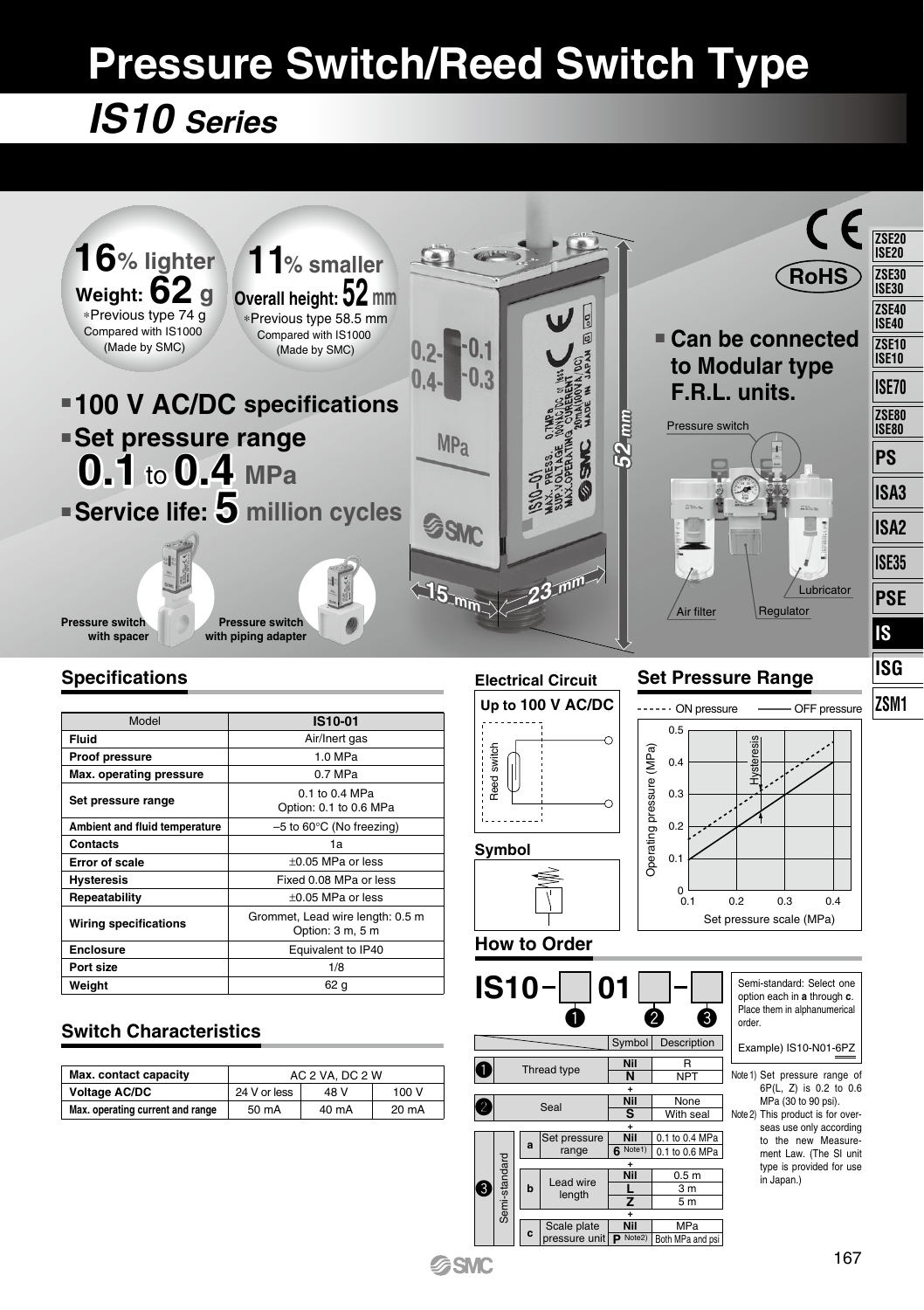## *IS10 Series*

## **Dimensions/Construction**



#### **Component Parts**

| No.            | Description            | Material        |
|----------------|------------------------|-----------------|
| 1              | Body                   | <b>ZDC</b>      |
| $\overline{2}$ | Switch assembly        |                 |
| 3              | Shield plate           | Steel sheet     |
| 4              | Cover                  | Steel sheet     |
| 5              | <b>Adjusting screw</b> | <b>Brass</b>    |
| 6              | Hexagon nut            | <b>Brass</b>    |
| 7              | Indicator              | PBT             |
| 8              | Spring                 | Stainless steel |
| 9              | Magnet                 |                 |
| 10             | Piston                 | <b>POM</b>      |
| 11             | Seal piston            | <b>NBR</b>      |
| 12             | Scale plate            | PC.             |
|                |                        |                 |

#### **Wiring**

### **Warning**

**Connect load before connecting with power 1. source.**

The switch will break instantly if no load is connected.

**Make the wiring length as short as possi-2. ble. When the load which is operated by the pressure switch is an inductive load, or the lead wire is 5 m or longer, use the contact protection box shown in the table below.**

Otherwise, damage to the switch can result.

| Part no.      | Voltage | Lead wire length           |
|---------------|---------|----------------------------|
| <b>CD-P11</b> |         | 100 VAC Switch side: 0.5 m |
| <b>CD-P12</b> |         | 24 VDC Load side: 0.5 m    |
|               |         | $\sim$                     |

**• Internal circuit of contact protection box**



**• How to connect contact protection box** Connect the lead wires from the body and the contact protective box side indicated "SWITCH." Make the lead wire as short as possible, within 1 m.

#### **Dimensions of lead wire 3.**

Enclosure: ø 3.4 Insulator: ø 1.1

Conductor: ø 0.64

For details, refer to the operation manual.

#### **Mounting**

## **Warning**

- **When handling the product, hold the body and do 1. not apply tensile stress to the power supply cable.** Otherwise, damage may occur to the product.
- **Avoid repeatedly bending or stretching the lead wire. 2.** Wiring which applies repeated bending and tensile stress to the lead wire can break the circuit. If the lead wire is damaged, causing operation failure, replace the product with a new one.
- **Do not drop or bump the product when 3. handling the product.**
- **Apply a wrench to the bottom of the prod-4. uct when screwing.**

Turning it by applying a wrench on the top of the main body may cause damage to the product. Recommended tightening torque: 7 to 9 N·m



**Mounting direction is available in either 5. horizontal or perpendicular.**

## **Operating Environment**

## **Warning**

**Avoid using a switch in a magnetic environment. 1.** It may cause a malfunction.

**Do not use in such an environment, where water 2. or oil is splashed.** 

Since it is the open type construction, if water or oil make an ingress into the internal parts, the electric circuit will be corroded and may result in a malfunction or damage.

**Avoid vibration. 3.**

Vibration may cause a malfunction or may cause setting to be incorrect.

#### **Pressure Source**

## **Warning**

**Operating fluids are either air or inert gas 1. exclusively.**

Never use other fluids. Never use in an environment where flammable fluid or gas is used. Since this is not an explosion-proof construction, it may lead to an explosive disaster.

- **Not applicable to corrosive gas and liquid. 2.** Otherwise, damage to the body or liquid leakage can result.
- **Avoid use in vacuum applications. 3.** Switch may be imploded.
- **This product (IS10 series) uses a reed 4. switch. If the chattering of the output signal is a problem, choose a solid state type pressure switch or adjust by PLC.**

**Pressure Setting**

## **Warning**

**Set within the display pressure range of 1. the scale plate.** 

## **Caution**

- **The pressure can be adjusted by rotating the 1. adjustment screw. The red indicator goes up and down according to the adjustment.** Rotate the screw clockwise for high pressure.
- **Use a screwdriver of a size suitable for 2. the groove of the adjustment screw.**
- **Scale of switching set display is the set 3. value at the pressure drop.**
- **The ON signal is output through the pressure set 4. on the scale plate, to which the hysteresis is added for detecting the ON-pressure signal.**
- **The pressure displayed on the scale plate 5. is a guideline only.** 
	- Measure the accurate pressure with the pressure gauge.